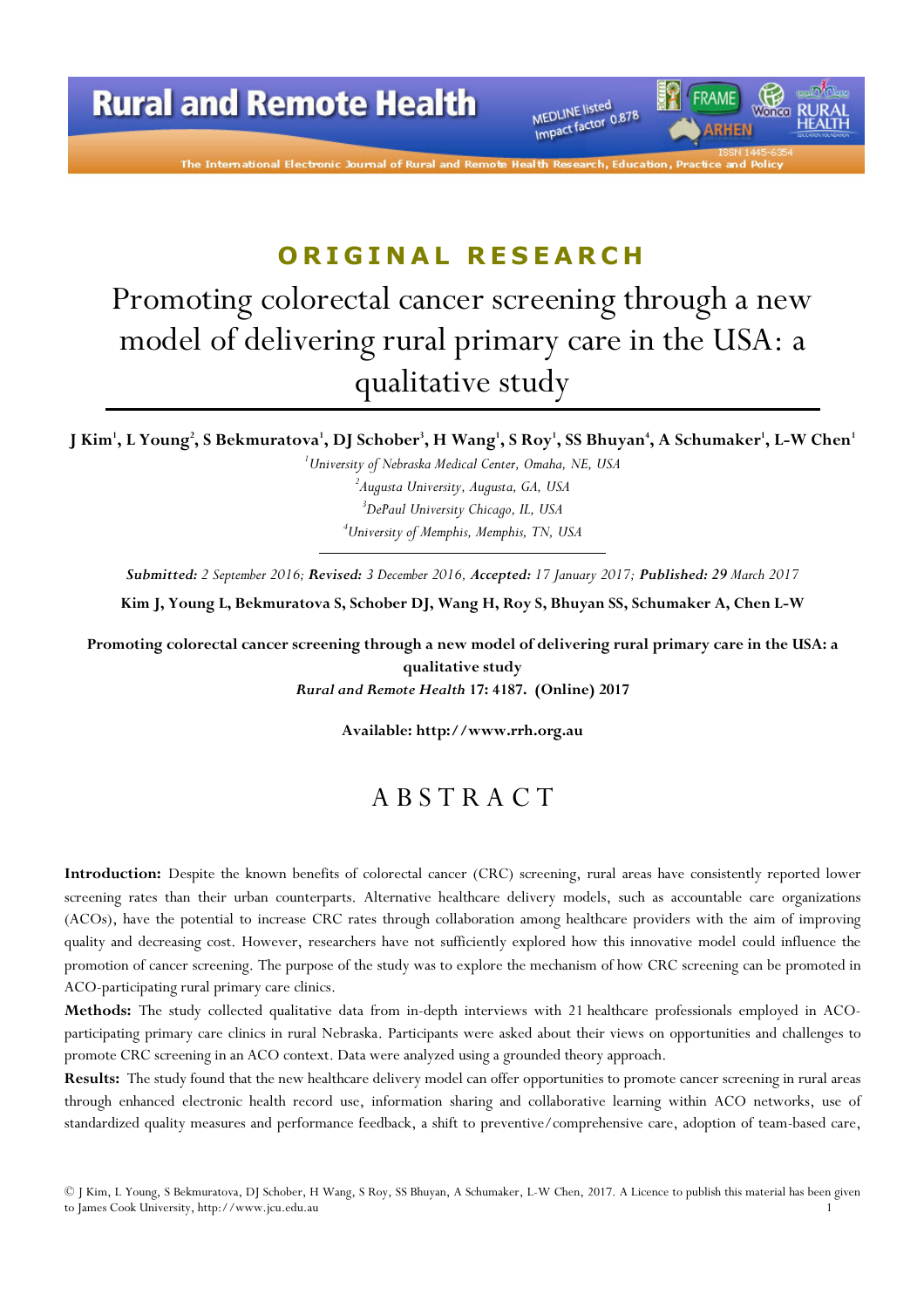The International Electronic Journal of Rural and Remote Health Research, Education Practice and Policy



and empowered care coordinators. The perceived challenges were found in financial instability, increased staff workload, lack of provider training/education, and lack of resources in rural areas.

Conclusions: This study found that the innovative care delivery model, ACO, could provide a well-designed platform for promoting CRC screening in rural areas, if sustainable resources (eg finance, health providers, and education) are provided. This study provides 'practical' information to identify effective and sustainable intervention programs to promote preventive screening. Further efforts are needed to facilitate delivery system reforms in rural primary care, such as improving performance evaluation measures and methods.

Key words: accountable care organizations, colorectal cancer screening, delivery system innovation, primary care, rural health services, USA.

### Introduction

Colorectal cancer (CRC) is the second-leading cause of death in the USA<sup>1</sup>. The US Preventive Services Task Force recommends that adults aged between 50 and 75 years have a CRC screening, including fecal occult blood testing annually, sigmoidoscopy every 5 years, or colonoscopy every 10 years<sup>2</sup>. Despite the significant health benefits of routine CRC screening $2-7$ , previous studies well documented the disparities between urban and rural communities in CRC screenings<sup>8-11</sup>. Primary care providers (PCPs) in rural clinics can play a critical role in improving CRC screening, by educating patients, providing accurate information, and recommending screening<sup>12</sup>. For rural patients, PCPs can be major source of information as 'physician recommendation' has been found to be the strongest predictor of rural patients' adherence to CRC screening<sup>13-16</sup>.

However, rural practitioners face many 'practice or delivery system-level' challenges in promoting CRC screening. Physicians report that lack of time is one of the most common barriers, especially for those who see high numbers of patients per  $day<sup>17</sup>$ . In addition, many rural patients visit the clinic on a non-routine basis, only visiting when they have acute health problems. Even for their routine visit, rural patients typically have other priority health issues (eg multiple chronic conditions) to be addressed first $17,18$ . This may make it even more difficult for practitioners to recommend CRC screening within the limited time, or they may forget to mention it in the face of other, more pressing concerns.

Electronic Health Records (EHR) system is a digital system for storing and managing patients' medical history, and includes key administrative clinical data relevant to patients' care. For many rural clinics, however, EHR functionalities, such as computeraided automated flags or reminder systems, are not in place or are under-utilized<sup>19,20</sup>. The American Cancer Society suggests four essential strategies to improve CRC screening in primary care practice: provider recommendation, an office policy, an office reminder system for patients and physicians, and an effective communication system<sup>21</sup>. Despite the potential role of rural primary care practice in improving CRC screening, these practicebased, provider-oriented approaches have not been effectively developed and implemented in rural primary care settings.

An accountable care organization (ACO) is a healthcare delivery reform model that focuses on changes in the method of delivery and payment<sup>22</sup>. Unlike traditional methods of delivery, this new model allows healthcare providers from different settings (eg hospitals, physicians, post-acute providers, or others) to form an alliance to collectively manage and be responsible for the quality, cost, and overall care of a patient population<sup>22,23</sup>. The key features include an aligned provider network, implementation of quality measures, improved IT infrastructure, transformed clinical operations (eg standardized care pathways, primary care focus, care transition, and patient activation), and partnerships with payers $24.25$ .

Theoretically, the principles and key features of ACO coincide with the elements required to promote CRC

<sup>©</sup> J Kim, L Young, S Bekmuratova, DJ Schober, H Wang, S Roy, SS Bhuyan, A Schumaker, L-W Chen, 2017. A Licence to publish this material has been given to James Cook University, http://www.jcu.edu.au 2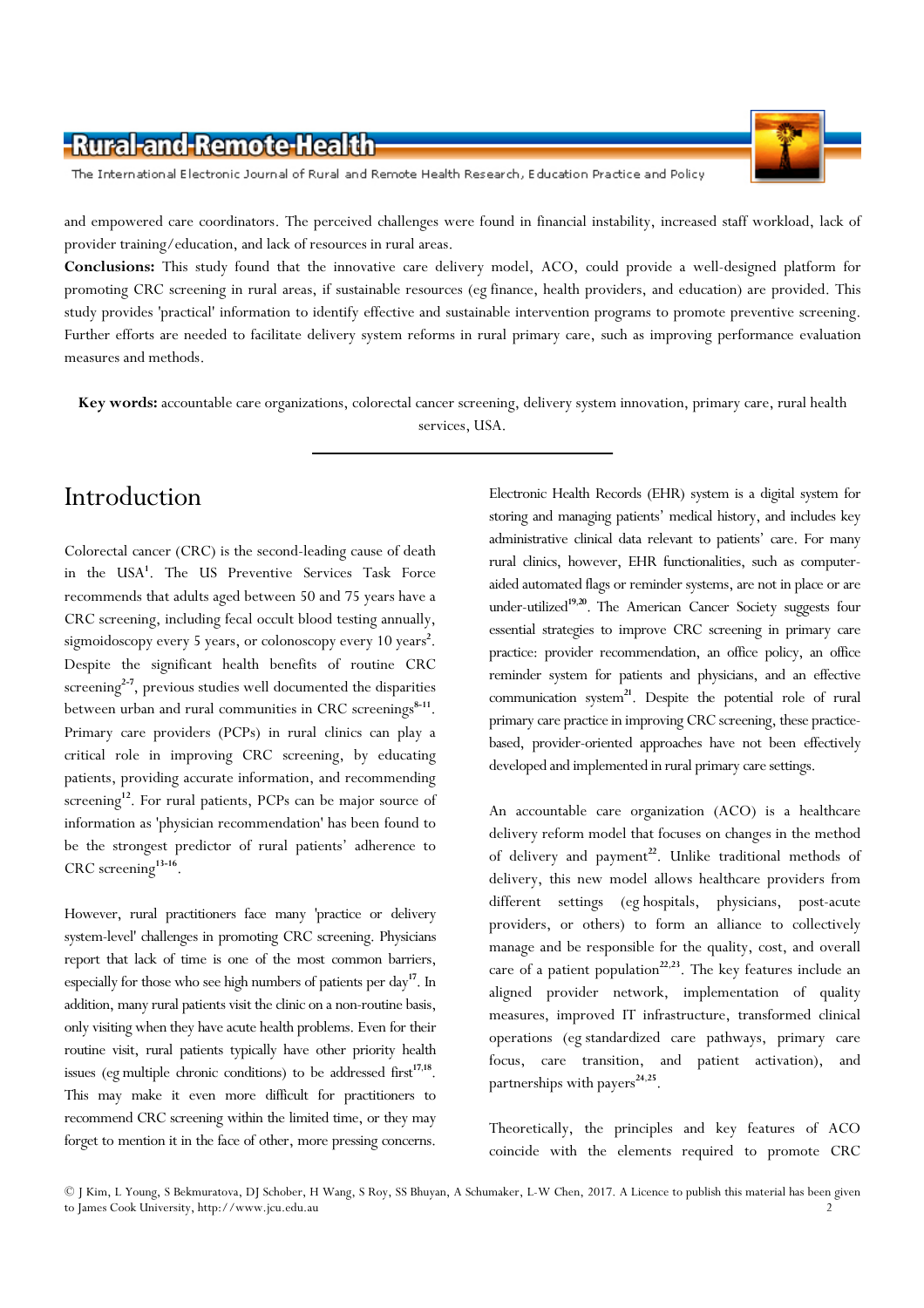The International Electronic Journal of Rural and Remote Health Research, Education Practice and Policy

screening. For example, cancer screenings are one of the quality measures that ACO has to report to the payer, Center for Medicare and Medicaid Services (CMS), to receive group savings. Other features, such as improved health IT and primary care focus, may have positive impacts on the increase in CRC screenings. However, there is limited evidence on how an ACO impacts the CRC screening rate, especially in rural areas. To address this gap, this study aims to explore how rural healthcare professionals perceive the opportunities or challenges of an ACO for promoting CRC screening. The study discusses how the key features and components of a primary ACO promote evidence-based CRC screening practice in rural Nebraska. The findings of this study provide practical information that helps identify primary-focused, rural population-oriented programs based on alternative care delivery models (eg ACO) to effectively improve CRC screening.

### Methods

#### Research design

The study is a qualitative case study to examine opportunities and challenges to promote CRC screening grounded in data collected from individual healthcare professionals in a rural primary care ACO<sup>26</sup>.

#### Study setting

The study setting is a physician-led primary care ACO in Nebraska, a Midwestern state in the USA. The ACO was participating in the group shared savings model based on fee-forservice reimbursement, called Medicare Shared Savings Program (MSSP), with 15 group-practice primary care clinics. These clinics are responsible for taking care of more than 21 000 people enrolled in Medicare, a national social insurance program administered by the US federal government. These clinics are located mostly in rural counties and range in size from 4 to 12 PCPs. All of the participating clinics have received or are working on completing patient-centered medical home (PCMH) certification and have adopted an EHR system. The core members of the ACO, including the executive director, chief medical



officer, and a clinic integration specialist, have actively engaged in this study from the planning to execution stage by helping conceptualize the study, providing relevant data and feedback, and helping recruit interview participants. The participating ACO was ranked seventh in the nation among all MSSP ACOs by quality performance ratings in 2014<sup>27</sup>.

#### Study sample

A convenience sampling approach was used with a referral strategy for recruiting individual participants<sup>26</sup>. Subjects were eligible for the study if they had at least 1 year of work experience in the participating ACO clinic and had been involved with CRC screening directly or indirectly. The study recruited PCPs (physician, nurse practitioner, or physician assistant), nurse coordinators, and IT/administration staff.

#### Data collection procedures

To recruit participants, the research team worked closely with the ACO leadership team. The participating ACO provided lists of potential participants, who were then invited to the study via email and follow-up phone calls by the research team. A cover letter explaining the research goals and procedures, and confidentiality statements, was attached to the email invitation. Verbal consent was obtained from each participant prior to the interview. The two researchers (first and third author) completed a total of 21 semistructured individual interviews from June through November of 2015. Interviews were conducted face-to-face or by phone, depending on the interviewees' schedules and resources. The interview guide was developed by the research team and modified as the interview process continued. The duration of each interview was about an hour and was audio-recorded, transcribed, and independently coded by two of the study authors.

#### Data analysis

This study followed the basic principles of grounded theory data analysis<sup>28</sup>. An independent coder reviewed all

<sup>©</sup> J Kim, L Young, S Bekmuratova, DJ Schober, H Wang, S Roy, SS Bhuyan, A Schumaker, L-W Chen, 2017. A Licence to publish this material has been given to James Cook University, http://www.jcu.edu.au 3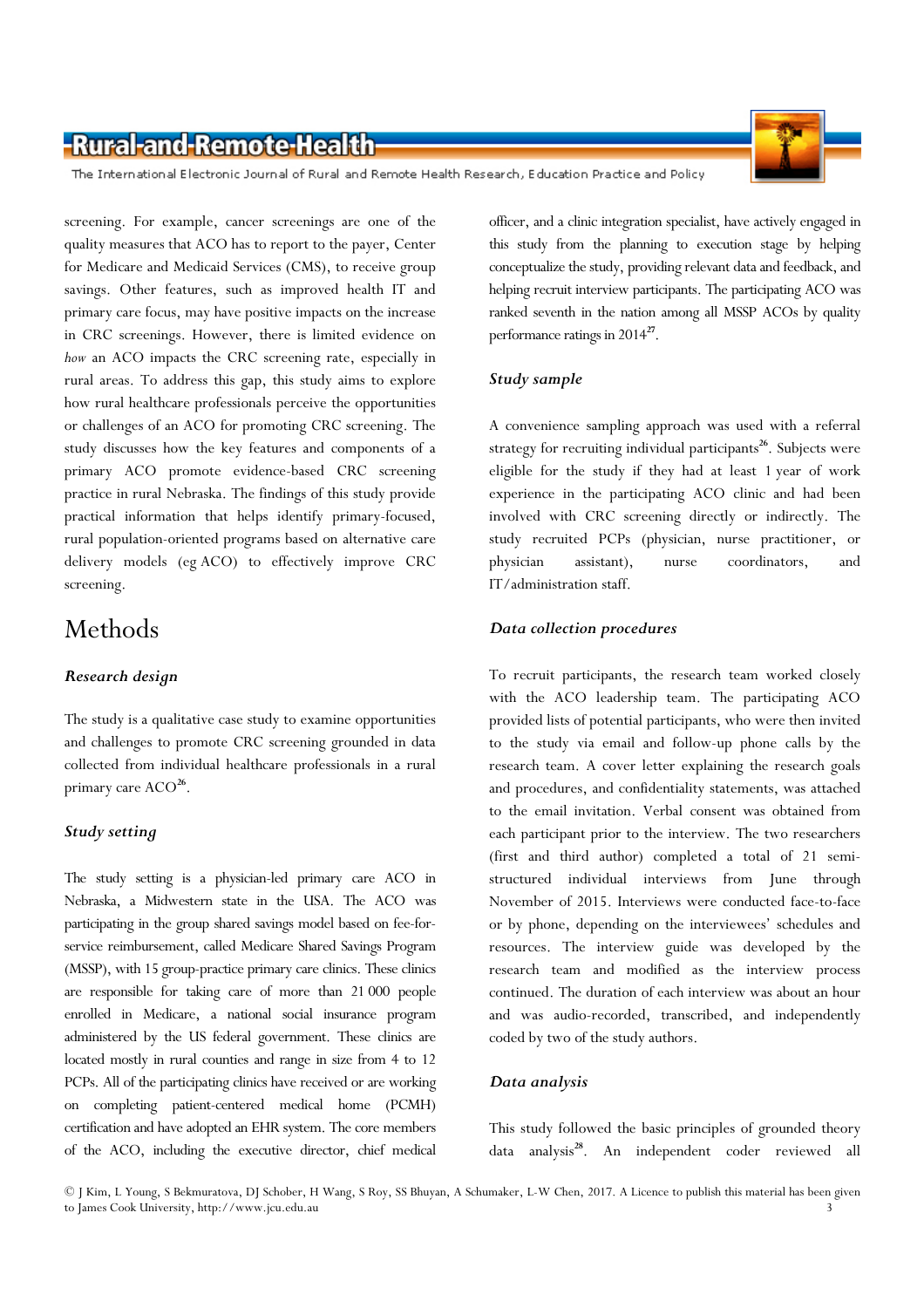The International Electronic Journal of Rural and Remote Health Research, Education Practice and Policy

transcribed quotes iteratively to ensure that no important ideas or constructs were overlooked. Codes were created for each new idea and themes were grouped together if they were conceptually similar or related in meaning. A second researcher reviewed the coded data for an informal consensus. Disagreements were discussed until a consensus was reached. NVivo v10 (QSR International; http://www. qsrinternational.com) was used for qualitative analysis.

#### Ethics approval

This research was approved by the Institutional Review Board by the University of Nebraska Medical Center (# 352-15- EP).

### Results

Table 1 displays characteristics of individual interviewees (n=21). Final participants included 10 PCPs (48%), 9 nurse coordinators (43%), and 2 IT/administrative personnel (10%). More than half (57%) of the interview participants were female. Participants had a median of 16 years of experience, from a minimum of 1 year to a maximum of 40 years. All the participating clinics are located in rural areas, as defined by the US Department of Agriculture Economic Research Service<sup>29</sup>. Nine are from rural areas with population of 20 000 or more, while 10 are from rural areas with populations between 2500 and 19 999. Two participants are from a completely rural area according to the Rural-Urban Continuum Code. The participating clinics' annual CRC screening rate for Medicare beneficiaries ranged from 65.7% to 79.2% in 2015 (Table 1).

#### Opportunities to promote colorectal cancer screening

Six themes emerged as the main opportunities for promoting CRC screening through a rural primary care ACO: enhanced EHR use, information sharing and learning within the ACO network, performance reporting and feedback, a shift to preventive/comprehensive care, an adoption of team-based care, and empowered care coordinators (Table 2).

Enhanced electronic health record use: Rural practitioners perceived that enhanced use of EHR had been a great help for recommending CRC screening in several ways. First, the care process becomes more efficient because of the reduced time for searching and retrieving patient information about CRC screenings due. One physician said:

Having our EHR up to date has actually been very helpful for me, because I don't spend so much time looking for the colonoscopy … then I can focus more on the counseling part rather than the patient trying to remember. (female, family physician, 4 years of experience)

Second, most providers reported that a 'computer-aided reminder' helped them initiate discussion about CRC screening with patients, regardless of the purpose of the visit (wellness or acute). According to a female registered nurse (RN) care coordinator, with 32 years of experience, '[Screening information] all pops up at the top of my [patient's] chart … so then if it is red, then they need to address it.' Third, rural providers also use an instant 'messaging' function in the EHR system. This enhances communication between nurses and doctors by instantly sending short messages regarding a patient's screening due date or by immediate scheduling a next appointment. Fourth, rural clinics were able to use the 'create report' function from the EHR system. They could pull out the lists of patients who are due for CRC screening but have not done it yet and have staff members send out reminder letters or postcards to these patients. A female director of nurse with 10 years of career said, 'With our system, we can run reports to identify our patients who have not had a colonoscopy or who have a reason that they haven't.'

Information sharing and collaborative learning: The second theme emerging from this study's analysis was the role of the ACO network as an information sharing and learning collaborative in the rural setting. Learning takes place within an ACO network through regular meetings or communication among members. A female RN care coordinator, who started to work in this position a year ago said, 'We do try to meet, probably every other month, where we come together and sit down and talk about our problems … share information … or some innovative ideas.'

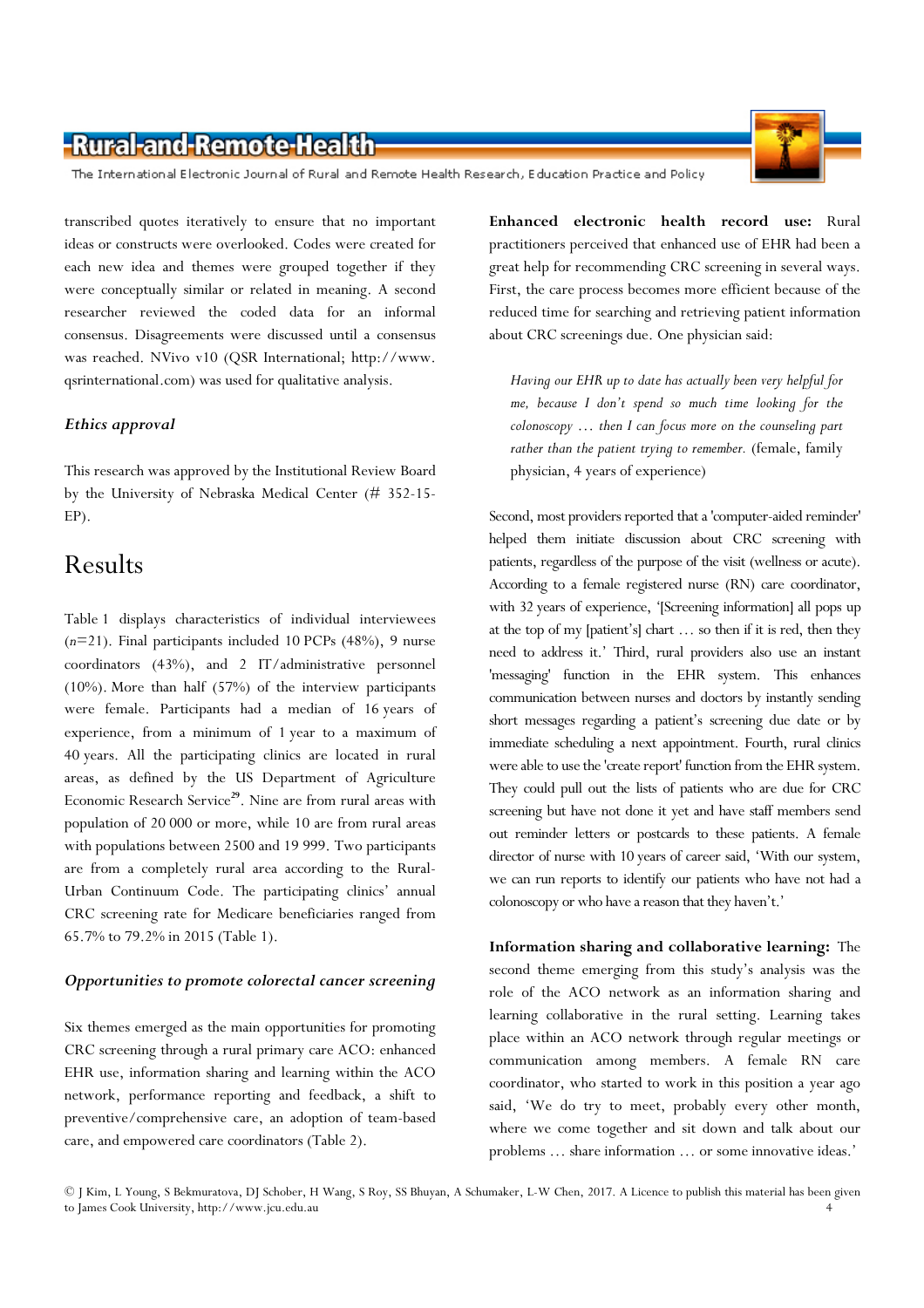

The International Electronic Journal of Rural and Remote Health Research, Education Practice and Policy

| Characteristic                                                             | Frequency           |
|----------------------------------------------------------------------------|---------------------|
|                                                                            | $n(\%)$             |
| Gender                                                                     |                     |
| Female                                                                     | 12(57)              |
| Male                                                                       | 9(43)               |
| $\int$ ob                                                                  |                     |
| Primary care provider                                                      | 10(48)              |
| Nurse coordinator/director                                                 | 9(43)               |
| IT specialist/office manager                                               | 2(10)               |
| Location                                                                   |                     |
| Rural $($ >20 000 population)                                              | 9(43)               |
| Rural (2500-19 999 population)                                             | 10(48)              |
| Completely rural $(<2500$ population)                                      | 2(10)               |
| Years in practice (median (range))                                         | $16(1-40)$          |
| $CRC$ screening rate <sup><math>\mathsf{I}</math></sup> (median % (range)) | $71.2(65.7 - 79.2)$ |

|  |  | Table 1: Participant characteristics (n=21) |  |  |
|--|--|---------------------------------------------|--|--|
|--|--|---------------------------------------------|--|--|

CRC, colorectal cancer † The study used 2013 Rural-Urban Continuum Codes based on US Office of Management and Budget delineation as of February 2013 to define non-metropolitan counties (eg counties with more than 20 000 population, counties with between 2500 and 19 999 population, and counties with completely rural or less than 2500 population).

¶ Colorectal cancer screening rate is based on clinic's annual data for 2015 Medicare beneficiaries who had a colonoscopy every 10 years, flexible sigmoidoscopy every 5 years, and fecal occult blood test every year.

The ACO leadership team, consisting of experienced physicians, nurses, and the clinical data integration specialist, facilitate and coordinate ACO meetings, and provide technical support for clinics to set up programs or retrieve information. A health IT manager said:

So she [data specialist] came out and worked with us on where she was going to pull it from and stuff, so that we could figure out how to make the [reports]. (female, 33 years of experience)

Rural providers were reportedly highly positive about the ACO's peer support program. When members of a newly joined clinic were not sure how to launch a new program or set up protocols, existing members helped them by sharing tips or resources. This 'culture of helping' was particularly strong in the ACO.

Performance measures and feedback: The study participants appeared to have a broad consensus regarding the positive impact of using standardized measures required by CMS. They noted increased awareness among all the staff of the need to pay attention to those measures (eg percentage of patients who are up to date with CRC screening). The standardized quality measures gives them a structured framework of 'what' quality they need to focus on. Feedback mechanism was perceived to be of great value under the ACO model. Use of standardized measures and reporting these measures also enabled an ACO to receive feedback about their performance at a group level and at a clinic level. Group-level feedback is provided by the CMS when CMS compares performance scores of a certain ACO to their benchmarks. Clinic level feedback is provided by the ACO leadership team by comparing each clinic's performance to that of other clinics within the same ACO group. Most clinics have the capacity to retrieve their own charts and compare their numbers to other clinics or other providers. An RN care coordinator said:

Everybody likes a little friendly competition [laughs] … We all wanna do well in everything that we do, so [if] I am a little point behind my [colleague], I better step up my game a little better, something like that. (female, 2 years of experience as RN coordinator)

<sup>©</sup> J Kim, L Young, S Bekmuratova, DJ Schober, H Wang, S Roy, SS Bhuyan, A Schumaker, L-W Chen, 2017. A Licence to publish this material has been given to James Cook University, http://www.jcu.edu.au 5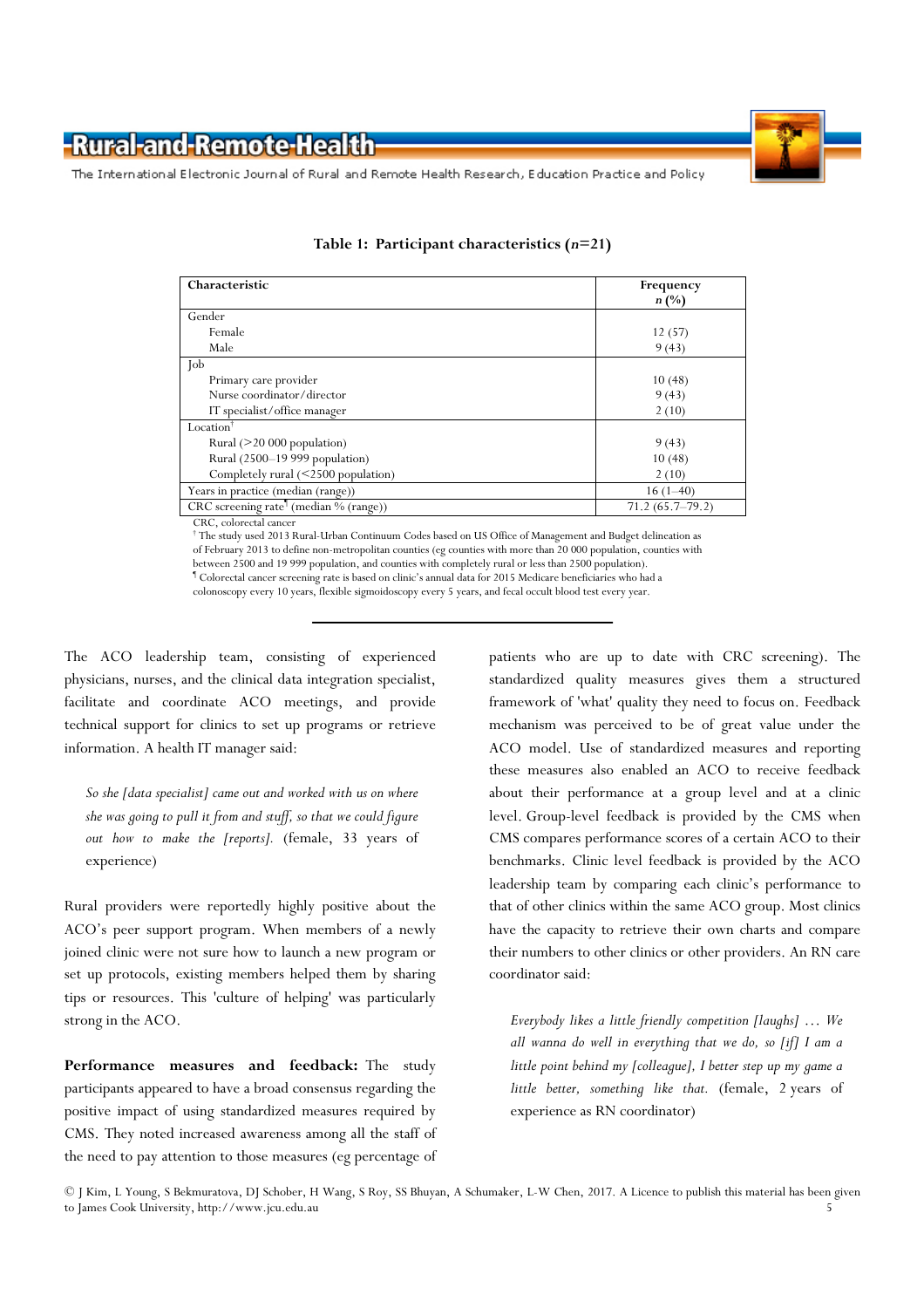

The International Electronic Journal of Rural and Remote Health Research, Education Practice and Policy

#### Table 2: Themes: opportunities to promote colorectal cancer screening by rural practitioners in an accountable care organization context

| Theme                       | Subtheme                           | <b>Illustrative quote</b>                                                                         |
|-----------------------------|------------------------------------|---------------------------------------------------------------------------------------------------|
| Enhanced EHR use            | Identify patient information       | 'Having our EHR up to date has actually been very helpful  because I don't spend so much          |
|                             | (CRC screening due) quickly        | time looking for the colonoscopy  then I can focus more on the counseling part '                  |
|                             | Reminder system                    | 'All pops up at the top of my [patient's] chart  so then if it is red, then they need to          |
|                             |                                    | address it.'                                                                                      |
|                             | Instant messaging                  | 'There are messages all the time going back and forth between the nurses and doctors so I         |
|                             |                                    | would think that the patients' care is a lot better because of that.'                             |
|                             | Run reports                        | 'With our system, we can run report to identify our patients who have not had a                   |
|                             |                                    | colonoscopy or who have a reason that they haven't.'                                              |
| Information sharing and     | Share information through          | 'We try to meet every other month, where we come together and sit down and talk about             |
| learning within ACO network | ACO network                        | our problems  share information  or some just innovative ideas.'                                  |
|                             | Support from the ACO               | 'I think the whole network helping each other and knowing that we have other people out           |
|                             | leadership team                    | there that you can call whenever and it's a big family so to speak.'                              |
|                             | Peer-to-peer support program       | 'Both on physician and nurse level, but just saying like, "Hey, we're struggling with this.       |
|                             |                                    | What do you guys do because your numbers are so good," and learning from them.'                   |
| Performance reporting and   | Increase awareness on CRC          | 'I think it creates more awareness and makes it more of a priority  it [kinda] brought to         |
| feedback                    | screening measures                 | the front of everyone's mind, and creates a little more motivation for them to work on that       |
|                             |                                    | measure.                                                                                          |
|                             |                                    | 'It [ACO] really has given us the framework and the ability to watch actual quality               |
|                             |                                    | measures.'                                                                                        |
|                             | Feedback - motivator for           | 'Everybody likes a little friendly competition  We all wanna do well in everything that we        |
|                             | providers                          | do, so [if] I am a little point behind my [colleague], I better step up my game a little better.' |
| Shift to preventive and     | <b>Increased Medicare wellness</b> | 'More of my patients are coming in for a preventative wellness physical once a year. That's       |
| comprehensive care          | visit                              | really where I have the time to sit down and discuss colon cancer screening with them, not        |
|                             |                                    | during a five-minute sinus infection visit.'                                                      |
|                             | PCMH as a care framework           | 'We do more reviewing of the patient's chart when the patient comes in  on the patient            |
|                             |                                    | coming in with an injury  we look to see how they had a tetanus  colonoscopy, or                  |
|                             |                                    | things that we would address with complete physicals '                                            |
| Adoption of team-based care | Involvement of all staff           | 'Everybody needs to be on board, from the receptionist to the front office, to the nurses, the    |
|                             | members in care process            | doctors to the check-out lady at the end  If everybody is not on board, and willing to take       |
|                             |                                    | the added steps to provide the quality care at lower cost, it just won't flow.'                   |
|                             | Shared goals and                   | 'I do think we have much clearer roles on us and - like our nurses and even our records           |
|                             | responsibilities                   | department personnel, they're all doing a much better job at making sure that everything is       |
|                             |                                    | populated in the healthcare.'                                                                     |
| Empowered care coordinators | Pre-planning, chart review,        | 'Pre-planning is huge, and I think that really helped get the information to the patients, or to  |
|                             | and remind doctors                 | the nurse checking in the patient, and [told] the doctor what they should address with the        |
|                             |                                    | patients.'                                                                                        |
|                             | Participate in quality             | 'Without care coordinator, I wouldn't have had anyone to go to help me develop these              |
|                             | improvement activities             | processes, so really just having someone to sit down with, and talk about these processes to      |
|                             |                                    | figure out how we can do the process better.'                                                     |

ACO, accountable care organization. CRC, colorectal cancer. EHR, Electronic Health Record; PCMH, patient-centered medical home.

Shift to preventive/comprehensive care: Rural providers mentioned that 'a shift to preventive care', such as Medicare wellness visits, was a big opportunity to introduce and initiate CRC screening to patients. Compared to other types of visit (eg acute or follow-up on hospital discharges), wellness visits allow providers more time to review various kinds of preventative measures. In addition, ACO and the mandated 33 quality measures were the main drivers for

increasing extra attention on CRC screening. According to a physician:

More of my patients are coming in for a preventative wellness physical once a year. That's really where I have the time to sit down and discuss colon cancer screening with them, not during a five-minute sinus infection visit … ACO helps promote more wellness exams, which is where we really catch our people. (male, 12 years of experience)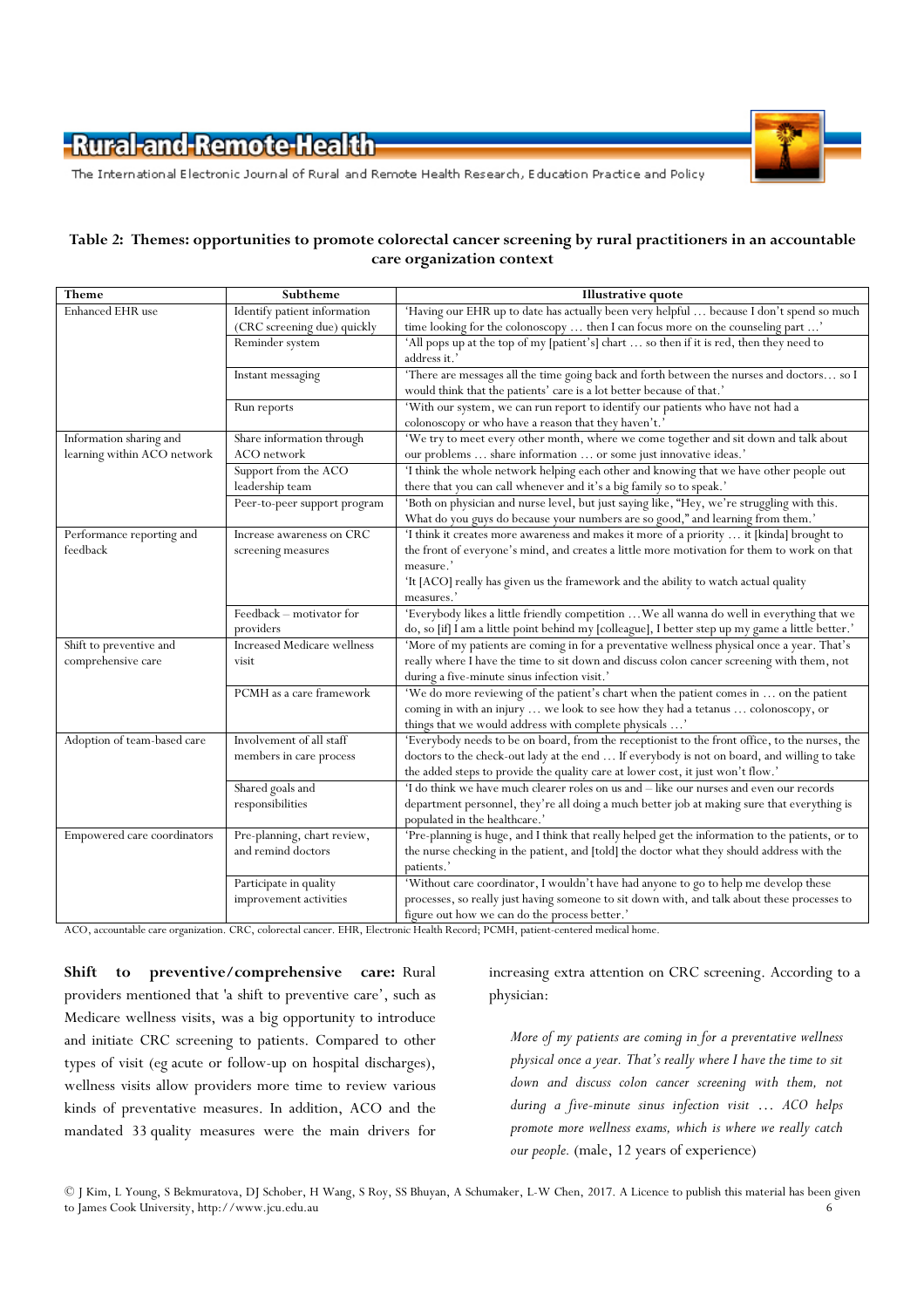The International Electronic Journal of Rural and Remote Health Research, Education Practice and Policy

The participating ACO takes the PCMH model as its care framework, thus placing the emphasis on providing holistic care. This approach made providers check preventive screenings for patients, even for episodic visits.

Adoption of team-based care: Participants felt strongly that adoption of a team-based care was necessary for promoting cancer screening under this new model of care delivery system. Four subthemes emerged: involvement of all-clinic staff in the screening processes, clear roles and shared responsibilities, team meetings, and shared goals and objectives. One physician interviewee said:

Everybody needs to be on board, from the receptionist to the front office, to the nurses, the doctors to the check-out lady at the end ... If everybody is not on board, and willing to take the added steps to provide the quality care at lower cost, it just won't flow … I do think we have much clearer roles on us and – like our nurses and even our records department personnel, they're all doing a much better job at making sure that everything is populated in the health care [setting]. (male, 12 years of experience)

Empowered care coordinator: The care coordinator role was perceived to be important in rural clinics. However, their roles have changed over time, due to the increasing amount of coordinating work and reduced staffing. While they used to do pre-planning, review patient charts before the patient visit, and remind doctors about CRC screening dues, now more clinics have transitioned care coordinator roles to post-discharge care, medication reconciliation, and management of high-risk patients. Still, care coordinators actively participated in the quality improvement activities (eg developing careprocess maps). A physician said:

Without [the] care coordinator, I wouldn't have had anyone to go to help me develop these processes, so [it is] really just having someone to sit down with and talk

about these processes to figure out how we can do the process better. (male, 5 years of experience)

#### Challenges to promote colorectal cancer screening

Despite all the opportunities for promoting CRC screening, operational and system-level challenges associated with this new delivery care model were found: financial instabilities, staff workload, lack of training or education opportunities, and lack of resources in rural areas. Table 3 shows four themes and related subthemes, as well as illustrative quotes regarding perceived challenges of the ACO model.

Financial instabilities: Rural providers expressed frustrations about their inability to generate financial savings from the current reimbursement plan (eg MSSP) in spite of their high performance rankings. A male physician in a rural clinic said:

I think in a lot of ways, it's financial. We've put in a lot of work, we've invested a lot of capital into changing this process, and yet there's not a whole lot of [financial gain]. (male, 5 years of experience)

They felt that they needed long-term financial resources to cover their staff costs and operating expenses. Another physician said:

We hire all these extra employees because of the extra money that we're getting … if all of a sudden these things go away and we don't get reimbursed the extra money that we were [supposed to receive] … it could be tough for a smaller clinic like us. (male, 5 years of experience)

A nurse director commented about long-term sustainability of the current program:

So we've sent the letters. We've cleaned up our documentation ... Now I think the big barrier is how we push forward. You know, how we continue with this. (female, 10 years of experience)

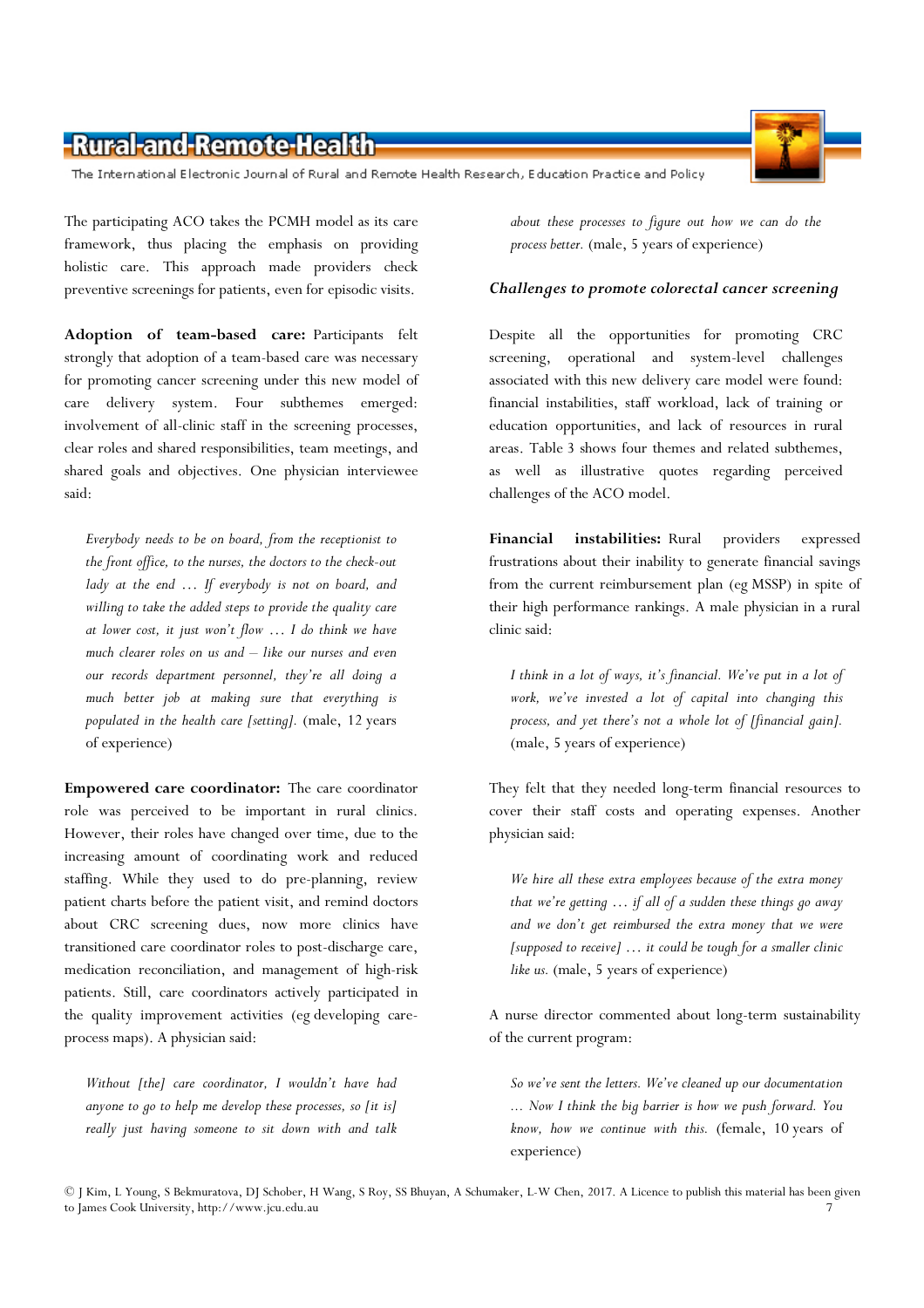

The International Electronic Journal of Rural and Remote Health Research, Education Practice and Policy

#### Table 3: Themes: challenges to promote colorectal cancer screening by rural practitioners in an accountable care organization context

| Theme                                     | Subtheme                                                                              | Illustrative quote                                                                                                                                                                                                                                                                                                                                                                                                                        |
|-------------------------------------------|---------------------------------------------------------------------------------------|-------------------------------------------------------------------------------------------------------------------------------------------------------------------------------------------------------------------------------------------------------------------------------------------------------------------------------------------------------------------------------------------------------------------------------------------|
| Financial instabilities                   | Inadequate financial gains under<br>current reward system                             | 'I think in a lot of ways, it's financial. We've put in a lot of<br>work, we've invested a lot of capital into changing this<br>process, and yet there's not a whole lot of [financial gain].'<br>'It's a part of the transition from fee-for-service, gotta see so<br>many patients per day  Hopefully at some point it will give<br>us the financial structure that makes better care of patients<br>possible.'                         |
|                                           | Concerns of long-term resources<br>(eg staff costs and operating expenses)            | 'We hire all these extra employees because of the extra<br>money that we're getting  if all of a sudden these things go<br>away and we don't get reimbursed the extra money that we<br>were [supposed to receive]  it could be tough for a smaller<br>clinic like us.'<br>'So we've sent the letters. We've cleaned up our<br>documentation  Now I think the big barrier is how we push<br>forward. You know, how we continue with this.' |
| Increased workload                        | Need more time and effort in data<br>entry and retrieval                              | 'A lot of the nurses do not like it  a lot of the stuff that the<br>nurses are supposed to get in the charts  having more work<br>to do and get paid the same.'<br>'We had to set up things like clinical elements and our<br>templates for our health maintenance stuff, so that when we<br>ran reports, the numbers were there to pull.'                                                                                                |
| Lack of provider education or<br>training | Lack of understanding of how ACO<br>works                                             | 'Having everybody understand what we're doing  that is<br>difficult. Even our providers are not really grasping it as well<br>as I would hope they were  There needs to be some kind of<br>orientation - to what ACO actually is.'<br>'Well, my biggest challenge is to have all of my providers<br>buying into my philosophy that I just said to you in that, you<br>know, they all have to understand and buy in.'                      |
|                                           | Lack of on-the-job training                                                           | 'Well, our IT person hasn't had any official educationshe<br>would say that there's been struggles because she doesn't<br>actually have any education in that.'                                                                                                                                                                                                                                                                           |
| Lack of resources in rural area           | Insufficient information of care and<br>billing processes for remote rural<br>clinics | 'We have to bill things differently  there's a lot of things<br>[that] the other clinics [within the ACO] are doing  they are<br>able to bill for those services, that we are not  things like<br>chronic care management  transition of care'                                                                                                                                                                                            |
|                                           | Lack of availability of healthcare<br>providers                                       | 'Availability of people to hire has been an issue. I think<br>everyone's in unanimous decision to keep hiring CMAs<br>[certified medical assistants], it's just in our area there's not a<br>whole lot available.'                                                                                                                                                                                                                        |

ACO, accountable care organization. CRC, colorectal cancer.

Increased workload: Throughout the interviews, the rural providers strongly felt that 'being a member of the ACO' means more 'work' for all staff members, including nurses, coordinators, PCPs, receptionists, and IT and administration staff. Even though they appreciated and were proud of quality improvement results that ACO brought, they still acknowledged that they needed to spend extra time and labor for good performance. The biggest area is to do a more rigorous data entry and retrieval. An RN care coordinator said:

A lot of the nurses do not like it … a lot of the stuff that the nurses are supposed to get in the charts … having more work to do and get paid the same. (female, 25 years of experience)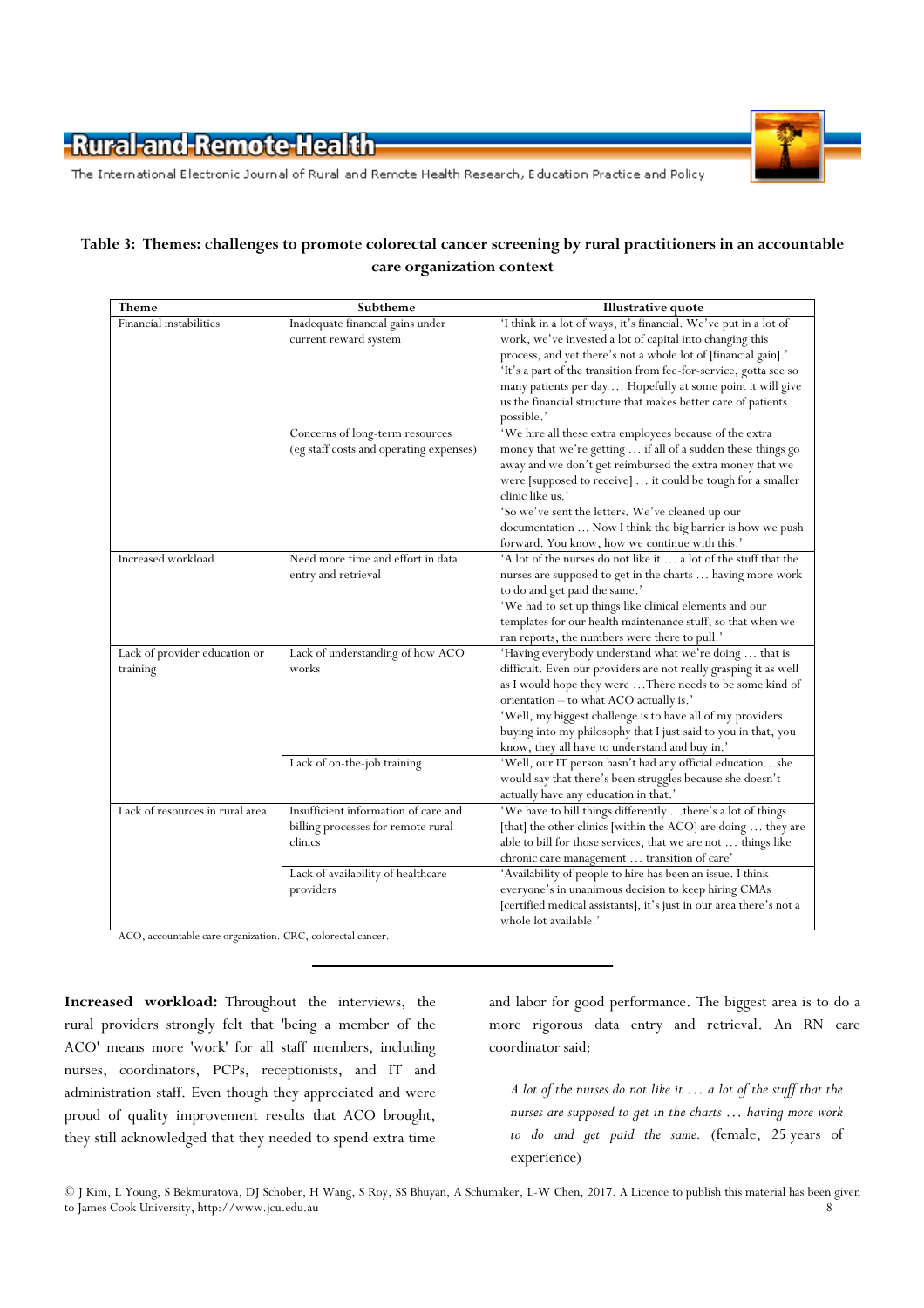

The International Electronic Journal of Rural and Remote Health Research, Education Practice and Policy

Lack of provider education or training: Most participants did not seem to fully understand what the ACO meant and how the ACO worked. Some lead physicians expressed difficulty motivating other providers in their clinics, who were not accepting the ACO or PCMH philosophy:

Well, my biggest challenge is to have all of my providers buying into my philosophy that I just said to you in that, you know, they all have to understand and buy in. (male, 17 years of experience)

In addition, care coordinators and IT/administrative staff perceived the immediate need for well-organized and practical on-the-job training. A female RN care coordinator commented:

Initially [the challenge was] not really knowing what my job was. What all I should be doing … it took a while [to learn] and I think that was frustrating for me. (female, 30 years of experience)

Another participant made similar comments in terms of IT staff education: 'Well, our IT person hasn't had any official education … she would say that there's been struggles because she doesn't actually have any education in that.'

Lack of resources in rural areas: Clinics located in a remote rural area had dissimilar care and billing processes, so they could not derive benefits from sharing information within the ACO network. One RN care coordinator at a remote rural clinic said:

We have to bill things differently … there's a lot of things [that] the other clinics [within the ACO] are doing ... they are able to bill for those services, that we are not … things like chronic care management … transition of care. (female, 6 years of experience)

The lack of an available healthcare provider workforce was another challenge that the rural clinics reported facing. As explained by one family physician:

Availability of people to hire has been an issue. I think everyone's in unanimous decision to keep hiring CMAs [certified medical assistants], it's just in our area there's not a whole lot available. (male, 5 years of experience)

## Discussion

Rural primary care providers play a critical role in improving CRC screening and reduce disparities between urban and rural communities. However, they encounter many challenges, which have not been effectively improved thus far<sup>17-21,30,31</sup>. This study added evidence about the role of a new healthcare delivery model, the ACO, in the improvement of CRC screening rates from a rural provider point of view. Consistent with findings from previous studies $32-35$ , the present study's findings suggest that the ACO-affiliated primary care clinics could improve CRC screening by utilizing fully functioning EHR systems, including computeraided reminders, electronic messaging, receiving timely feedback, and generating data for quality improvement projects. However, there were great variabilities between clinics in degree of capacity and advanced use of the EHR system due to the variations of health IT system support. Future interventions need to consider the different levels of EHR system capacities of each clinic.

In addition, ACO based rural primary care providers perceived that CRC screening rates could be enhanced by 'information sharing and collaborative learning' within the ACO network. The term 'learning collaborative' is derived from the quality improvement literature, meaning that multidisciplinary teams from various organizations or units come together regularly to learn about methods to improve their provision of care<sup>36,37</sup>. For example, healthcare team members from different units, departments, or practices can meet regularly to learn new quality improvement methods, share information, and generate innovative ideas. Facilitators or content experts could be included as additional features to guide the implementation and change process and to help create collaborative environments through periodic instructions. The theoretical rationale is that health teams,

<sup>©</sup> J Kim, L Young, S Bekmuratova, DJ Schober, H Wang, S Roy, SS Bhuyan, A Schumaker, L-W Chen, 2017. A Licence to publish this material has been given to James Cook University, http://www.jcu.edu.au 9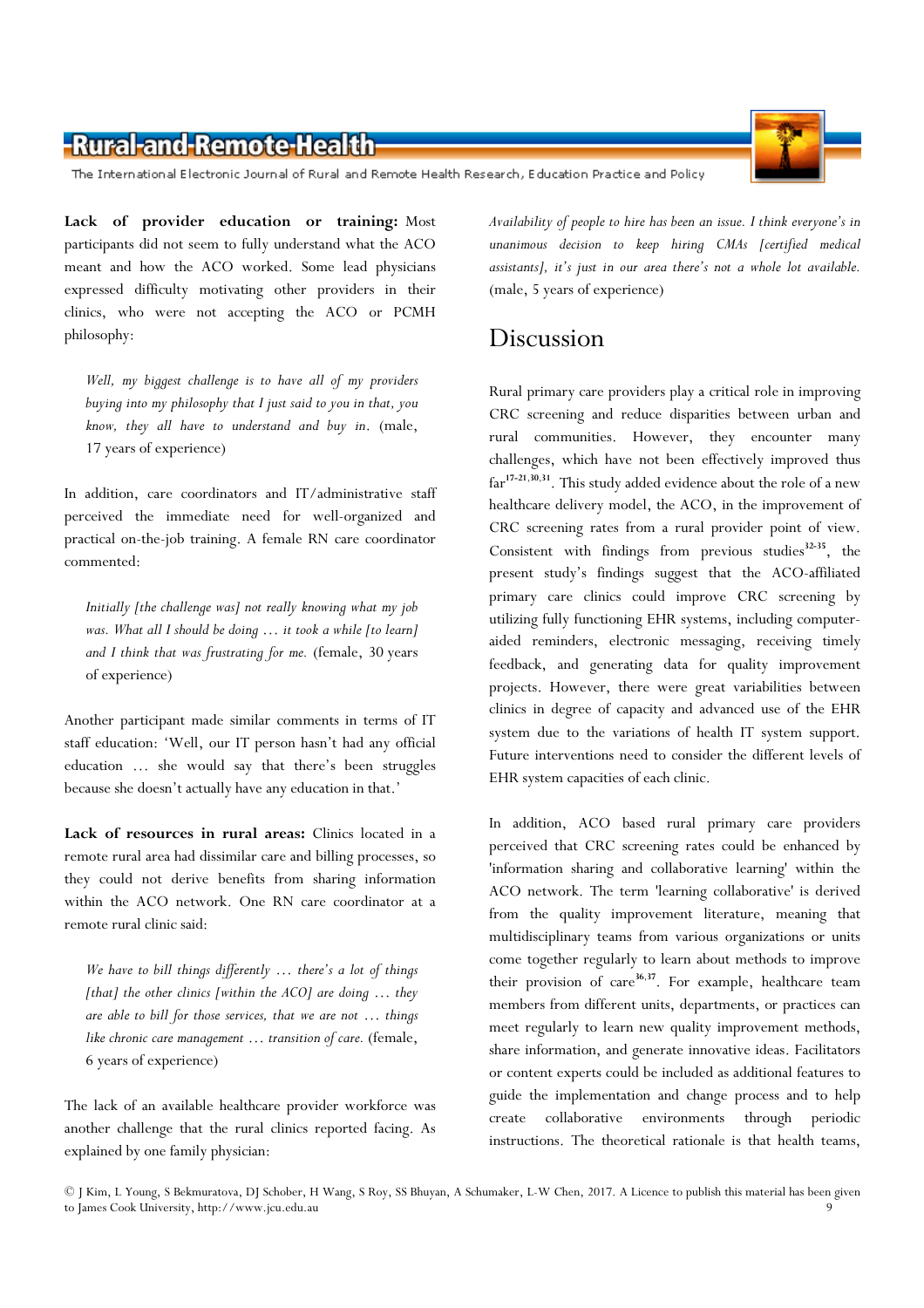The International Electronic Journal of Rural and Remote Health Research, Education Practice and Policy

which typically hold ideas or information internally and are slow to innovate, are likely to be more effective in generating ideas or implementing change when working together with other teams than when working alone.

Learning collaboratives have been used as an effective tool to disseminate medical and healthcare innovations through enhanced strategies for learning and change<sup>38</sup>. In a previous study, learning collaboratives were used as a part of interventions to increase CRC screening<sup>36</sup>. Physicians and other representatives from each practice attended in the 2 day learning collaborative session to learn and discuss effective modalities of CRC screening, general cancer screening and cancer survivorship, and organizational change. The present study's qualitative findings revealed that the learning collaborative model is particularly effective for a primary care ACO in a rural setting, where resources and access for networking opportunities are often limited. Participants seemed highly satisfied with their bimonthly and quarterly ACO meetings, where they could learn and share quality improvement ideas, including CRC screening (eg patient reminder strategies, system set-up know-how, and process analysis tips). However, empirical evidence about the use of a learning collaborative in the promotion of CRC screenings is very limited<sup>38</sup>. Future research can further examine the scope and impacts of collaborative learning on the promotion of CRC screening in rural primary ACO settings.

Another mechanism by which ACO assisted rural providers to increase CRC screening rates is to hold rural providers accountable through mandatory reporting. ACO-based providers are mandated to report 33 quality measures in five domains: patient and caregiver experience, care coordination, patient safety, preventive health care and atrisk populations. CRC screening is one of the required quality measures to report. In the process of integrating and calculating clinical data for reporting purposes, rural providers can do some self-assessment by comparing their current quality scores to those in ACO benchmarks, other clinics within their ACO network, or other individual providers within their clinics. This process may increase rural providers' intrinsic and extrinsic motivation to improve their quality score in CRC screenings. This data-driven, provideroriented assessment and feedback approach has been supported by previous literature as the evidence-based interventions for increasing CRC screening rates, although previous studies have focused on less invasive techniques (eg fecal occult blood test) $39,40$ . For developing future intervention, one should consider data accuracy and completeness, advanced methodology for longitudinal comparison, and education/training of providers in data management and analysis.

The team-based care approach was perceived as an effective strategy to promote CRC screening<sup>41-46</sup>. The present study's findings showed that ACO-based primary care practices were more likely to use the multidisciplinary team to perform CRC screening. For instance, a common strategy for a teambased approach is to empower non-physician delegates (eg behavioral educator, nurse coordinator, or data person) to educate patients, track overdue appointments, facilitate test ordering, and manage patient records. It was also found that limited financial (eg lack of funding to hire new personnel) and system support (eg lack of human resources in rural areas) might hinder team-based strategy from being fully effective in rural settings<sup>47</sup>. Future intervention should be designed in a way that will overcome those barriers.

#### Study strengths and limitations

By examining healthcare professionals' perspectives, this study helps understanding of the real-world mechanisms to promote CRC screening in the new US delivery system of healthcare reform. Despite the suboptimal level of screening rates nationally and in rural areas, research is lacking on uncovering effective, data-driven, but financially feasible intervention ideas for improving CRC screening in rural primary care settings. Rather than creating a whole new multilevel intervention, care providers and managers could start identifying and understanding what contributes to successful CRC screening interventions that fit well in their current practice setting (ACO or non-ACO primary care setting).

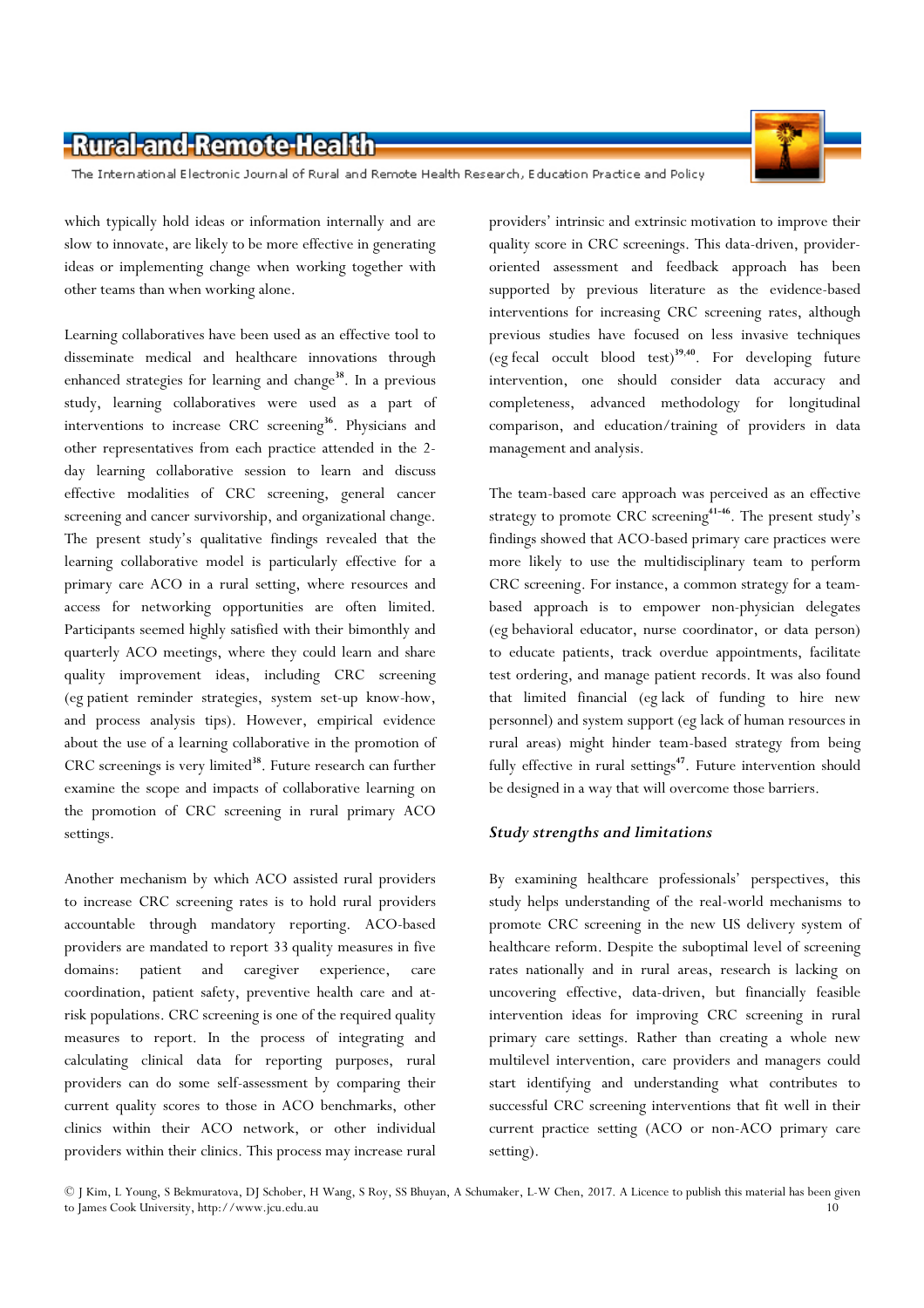

The International Electronic Journal of Rural and Remote Health Research, Education Practice and Policy

This study has some limitations. First, sample size  $(n=21)$  is small. However, the qualitative nature of the study provides rich information about health professionals' views about opportunities and challenges in promoting CRC screening. Second, the study findings have limited generalizability because the study participants are from primary care clinics in rural Nebraska, a Midwestern state in the USA. Nevertheless, the study findings can be useful for rural primary care practitioners who are already a member of an ACO or who are considering adopting this new alternative delivery system. Third, the study lacks the patient view on mechanisms to improve CRC screening, such as increasing awareness or education, removing cost and transportation barriers, and changing fatalistic cultures in rural areas. Despite these limitations, the findings of this study could inform efforts to promote CRC screenings among rural primary care ACOs.

### Conclusions

Based on in-depth interviews with 21 healthcare professionals, this study identified themes that may be useful for existing and planned ACOs for promoting CRC screening in rural areas. Features of ACOs, such as meaningful use of EHR, performance reporting with feedback, aligned provider network, and a team-based care coordination, were perceived to be opportunities for promoting CRC screenings in rural areas. The findings may help ACO or non-ACO based primary care practices design and implement effective, data-driven, but financially feasible interventions using realworld evidence to promote CRC screening.

# Acknowledgement

We would like to express our deepest appreciations to all the members and leadership team of the South-Eastern Rural Physician Alliance – Accountable Care Organization (SERPA-ACO) for their generous support for data collection and recruitment for the study.

# References

1. American Cancer Society. Cancer facts and figures 2015. Atlanta: American Cancer Society, 2015.

2. Whitlock EP, Lin JS, Liles E, Beil TL, Fu R. Screening for colorectal cancer: a targeted, updated systematic review for the U.S. Preventive Services Task Force. Annals of Internal Medicine 2008; 149(9): 638-658. https://doi.org/10.7326/0003-4819- 149-9-200811040-00245

3. He J, Efron JE. Screening for colorectal cancer. Advances in Surgery 2011; 45: 31-44. https://doi.org/10.1016/j.yasu.2011. 03.006

4. Meester RG, Doubeni CA, Zauber AG, Goede SL, Levin TR, Corley DA, et al. Public health impact of achieving 80% colorectal cancer screening rates in the United States by 2018. Cancer 2015; 121(13): 2281-2285. https://doi.org/10.1002/cncr.29336

5. Levin B, Lieberman DA, McFarland B, Smith RA, Brooks D, Andrews KS, et al. Screening and surveillance for the early detection of colorectal cancer and adenomatous polyps, 2008: a joint guideline from the American Cancer Society, the US Multi-Society Task Force on Colorectal Cancer, and the American College of Radiology. CA: a Cancer Journal for Clinicians 2008; 58(3): 130-160. https://doi.org/10.3322/ca.2007.0018

6. Smith RA, Cokkinides V, Brawley OW. Cancer screening in the United States, 2012: a review of current American Cancer Society guidelines and current issues in cancer screening. CA: a Cancer Journal for Clinicians 2012; 62(2): 129-142. https://doi.org/ 10.3322/caac.20143

7. Centers for Disease Control and Prevention (CDC). Vital signs: colorectal cancer screening test use – United States, 2012. Morbidity and Mortality Weekly Report 2013; 62(44): 881-888. https://doi. org/10.3322/caac.20143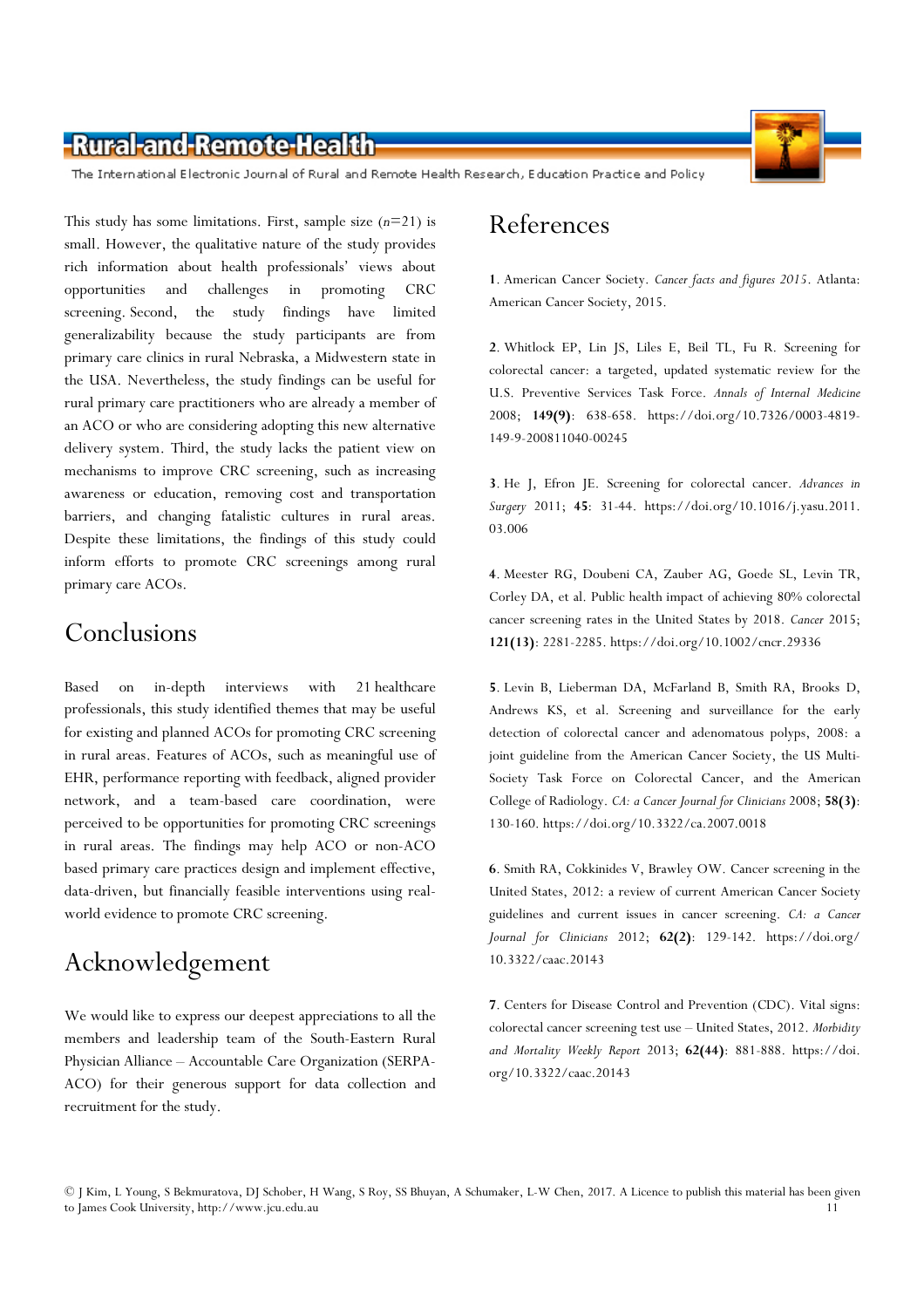The International Electronic Journal of Rural and Remote Health Research, Education Practice and Policy

8. Cole AM, Jackson JE, Doescher M. Urban–rural disparities in colorectal cancer screening: cross-sectional analysis of 1998–2005 data from the Centers for Disease Control's Behavioral Risk Factor Surveillance Study. Cancer Medicine 2012; 1(3): 350-356. https:// doi.org/10.1002/cam4.40

9. Fan L, Mohile S, Zhang N, Fiscella K, Noyes K. Self-reported cancer screening among elderly Medicare beneficiaries: a rural– urban comparison. Journal of Rural Health 2012; 28(3): 312-319. https://doi.org/10.1111/j.1748-0361.2012.00405.x

10. Hughes AG, Watanabe-Galloway S, Schnell P, Soliman AS. Rural–urban differences in colorectal cancer screening barriers in Nebraska. Journal of Community Health 2015; 40(6): 1065-1074. https://doi.org/10.1007/s10900-015-0032-2

11. Ojinnaka CO, Choi Y, Kum HC, Bolin JN. Predictors of colorectal cancer screening: does rurality play a role? Journal of Rural Health 2015; 31(3): 254-268. https://doi.org/10.1111/ jrh.12104

12. Greiner KA, Engelman KK, Hall MA, Ellerbeck EF. Barriers to colorectal cancer screening in rural primary care. Preventive Medicine 2004; 38(3): 269-275. https://doi.org/10.1016/j.ypmed.2003. 11.001

13. Jilcott Pitts SB, Lea CS, May CL, Stowe C, Hamill DJ, Walker KT, et al. 'Fault-line of an earthquake': a qualitative examination of barriers and facilitators to colorectal cancer screening in rural, Eastern North Carolina. Journal of Rural Health 2013; 29(1): 78-87. https://doi.org/10.1111/j.1748-0361.2012.00424.x

14. Atassi K, Nemeth L, Edlund B, Mueller M, Tessaro I. Adapting the PPRNet TRIP QI Model to increase colorectal cancer screening in primary care. Journal of Cancer Therapy 2012; 3(6A): 866-873. https://doi.org/10.4236/jct.2012.326111

15. Coughlin SS, Thompson T. Physician recommendation for colorectal cancer screening by race, ethnicity, and health insurance status among men and women in the United States, 2000. Health Promotion Practice 2005; 6(4): 369-378. https://doi.org/ 10.1177/1524839905278742

16. Coughlin SS, Costanza ME, Fernandez ME, Glanz K, Lee JW, Smith SA, et al. CDC-funded intervention research aimed at promoting colorectal cancer screening in communities. Cancer 2006; 107(5 Suppl): 1196-1204. https://doi.org/10.1002/ cncr.22017

17. Shell R, Tudiver F. Barriers to cancer screening by rural Appalachian primary care providers. Journal of Rural Health 2004; 20(4): 368-373. https://doi.org/10.1111/j.1748-0361.2004. tb00051.x

18. Hatcher J, Dignan MB, Schoenberg N. How do rural health care providers and patients view barriers to colorectal cancer screening? Insights from Appalachian Kentucky. Nursing Clinics of North America 2011; 46(2): 181-192, vi. https://doi.org/ 10.1016/j.cnur.2011.02.001

19. Ellerbeck EF, Engelman KK, Gladden J, Mosier MC, Raju GS, Ahluwalia JS. Direct observation of counseling on colorectal cancer in rural primary care practices. Journal of General Internal Medicine 2001; 16(10): 697-700.

20. Rosenwasser LA, McCall-Hosenfeld JS, Weisman CS, Hillemeier MM, Perry AN, Chuang CH. Barriers to colorectal cancer screening among women in rural central Pennsylvania: primary care physicians' perspective. Rural Remote Health (Internet) 2013; 13(4): 2504. Available: www.rrh.org.au (Accessed 5 August 2016).

21. Sarfaty M. How to increase colorectal cancer screening rates in practice: a primary care clinician's evidence-based toolbox and guide. Atlanta: American Cancer Society, National Colorectal Cancer Roundtable and Thomas Jefferson University, 2008.

22. Helfgott AW. The patient-centered medical home and accountable care organizations: an overview. Current Opinion Obstetrics Gynecology 2012; 24(6): 458-464. https://doi.org/ 10.1097/GCO.0b013e32835998ae

23. Meyers D, Peikes D, Genevro J, Peterson G, Taylor EF, Lake T, et al. The roles of patient-centered medical homes and accountable care organizations in coordinating patient care. Rockville, MD: Agency for Healthcare Research and Quality, 2010.



<sup>©</sup> J Kim, L Young, S Bekmuratova, DJ Schober, H Wang, S Roy, SS Bhuyan, A Schumaker, L-W Chen, 2017. A Licence to publish this material has been given to James Cook University, http://www.jcu.edu.au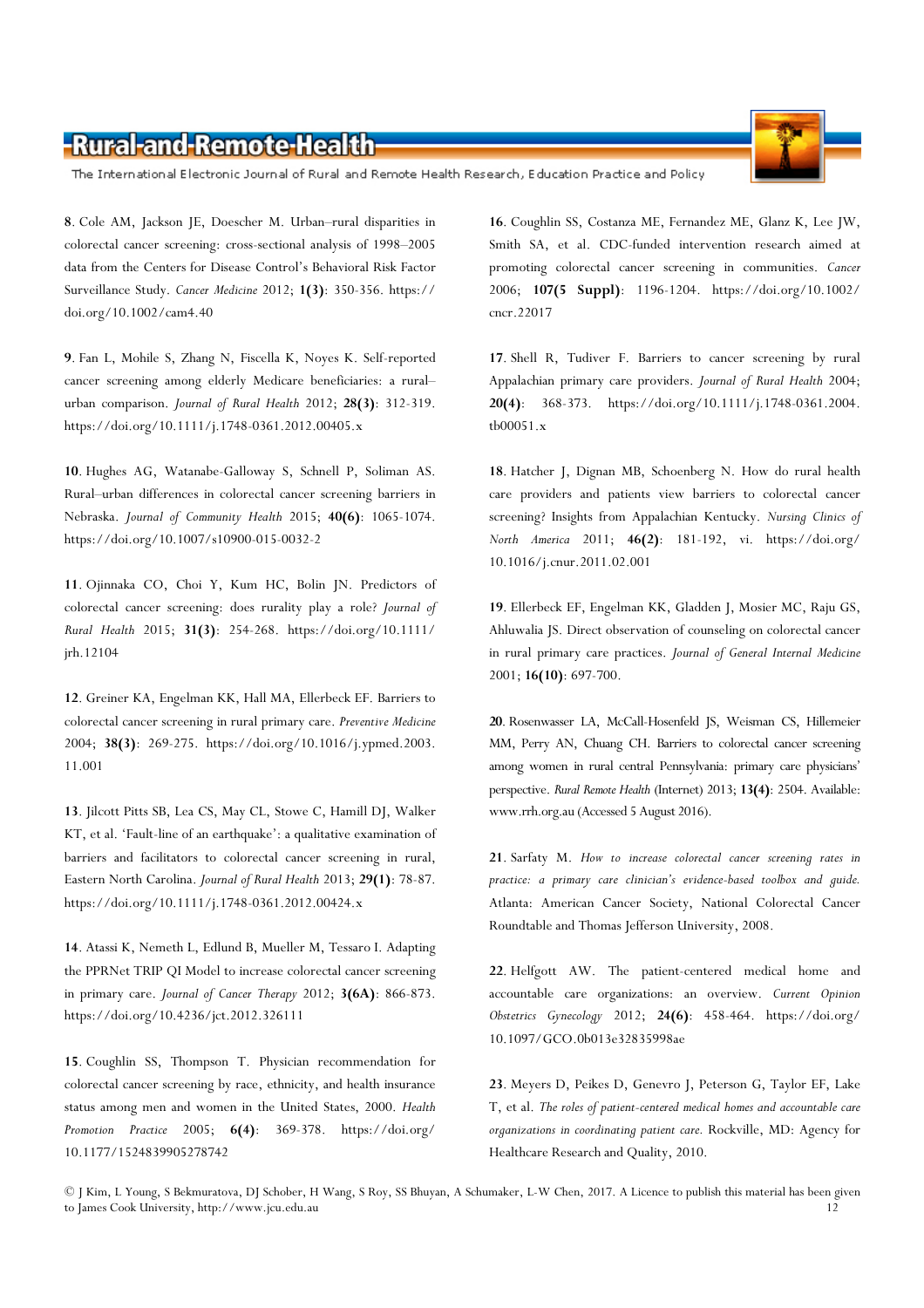The International Electronic Journal of Rural and Remote Health Research, Education Practice and Policy

24. O'Hara S. The care transformation alphabet: what's the difference between CI, ACO, and PCMH? (Internet) 2014. Available: https://www.advisory.com/research/caretransformation-center/care-transformation-center-blog/2014/09/ deciphering-the-reform-alphabet (Accessed 5 August 2016).

25. Rundall TG, Wu FM, Lewis VA, Schoenherr KE, Shortell SM. Contributions of relational coordination to care management in accountable care organizations: views of managerial and clinical leaders. Health Care Management Review 2016; 41(2): 88-100. https://doi.org/10.1097/HMR.0000000000000064

26. Creswell JW. Qualitative inquiry and research design: choosing among five approaches. Thousand Oaks, CA: Sage, 2012.

27. Rappleye E. 20 Medicare ACOs with the highest quality scores in 2014. Becker's Hospital Review. (Internet) 2015. Available: http:// www.beckershospitalreview.com/accountable-care-organizations/ 20-medicare-acos-with-the-highest-quality-scores-in-2014.html (Accessed 18 May 2016).

28. Tong A, Sainsbury P, Craig J. Consolidated criteria for reporting qualitative research (COREQ): a 32-item checklist for interviews and focus groups. International Journal for Quality in Health Care. 2007; 19(6): 349-357. https://doi.org/ 10.1093/intqhc/mzm042

29. United States Department of Agriculture Economic Research Service. Rural classifications. (Internet) 2013. Available: http:// www.ers.usda.gov/topics/rural-economy-population/ruralclassifications.aspx. (Accessed 24 April 2016).

30. Levy BT, Dawson J, Hartz AJ, James PA. Colorectal cancer testing among patients cared for by Iowa family physicians. American Journal of Preventive Medicine 2006; 31(3): 193-201. https://doi. org/10.1016/j.amepre.2006.04.008

31. Levy BT, Nordin T, Sinift S, Rosenbaum M, James PA. Why hasn't this patient been screened for colon cancer? An Iowa Research Network study. Journal of the American Board of Family Medicine 2007; 20(5): 458-468. https://doi.org/10.3122/jabfm. 2007.05.070058

32. Klabunde CN, Lanier D, Breslau ES, Zapka JG, Fletcher RH, Ransohoff DF, et al. Improving colorectal cancer screening in primary care practice: innovative strategies and future directions. Journal of General Internal Medicine 2007; 22(8): 1195-1205. https://doi.org/10.1007/s11606-007-0231-3

33. Nease DE, Jr, Ruffin MT, 4th, Klinkman MS, Jimbo M, Braun TM, Underwood JM. Impact of a generalizable reminder system on colorectal cancer screening in diverse primary care practices: a report from the prompting and reminding at encounters for prevention project. Medical Care 2008; 46(9 Suppl 1): S68-S73. https://doi.org/10.1097/MLR.0b013e31817c60d7

34. Stone EG, Morton SC, Hulscher ME, Maglione MA, Roth EA, Grimshaw JM, et al. Interventions that increase use of adult immunization and cancer screening services: a meta-analysis. Annals of Internal Medicine 2002; 136(9): 641-651. https://doi.org/ 10.7326/0003-4819-136-9-200205070-00006

35. Wilkinson C, Champion JD, Sabharwal K. Promoting preventive health screening through the use of a clinical reminder tool: an accountable care organization quality improvement initiative. Journal for Healthcare Quality 2013; 35(5): 7-19. https://doi.org/10.1111/jhq.12024

36. Shaw EK, Ohman-Strickland PA, Piasecki A, Hudson SV, Ferrante JM, McDaniel RR, Jr, et al. Effects of facilitated team meetings and learning collaboratives on colorectal cancer screening rates in primary care practices: a cluster randomized trial. Annals of Family Medicine 2013; 11(3): 220-228, S1-S8.

37. Nadeem E, Olin SS, Hill LC, Hoagwood KE, Horwitz SM. Understanding the components of quality improvement collaboratives: a systematic literature review. Milbank Quarterly 2013; 91(2): 354-394. https://doi.org/10.1111/milq.12016

38. Shaw EK, Chase SM, Howard J, Nutting PA, Crabtree BF. More black box to explore: how quality improvement collaboratives shape practice change. Journal of the American Board of Family Medicine 2012; 25(2): 149-157. https://doi.org/10.3122/ jabfm.2012.02.110090



<sup>©</sup> J Kim, L Young, S Bekmuratova, DJ Schober, H Wang, S Roy, SS Bhuyan, A Schumaker, L-W Chen, 2017. A Licence to publish this material has been given to James Cook University, http://www.jcu.edu.au 13